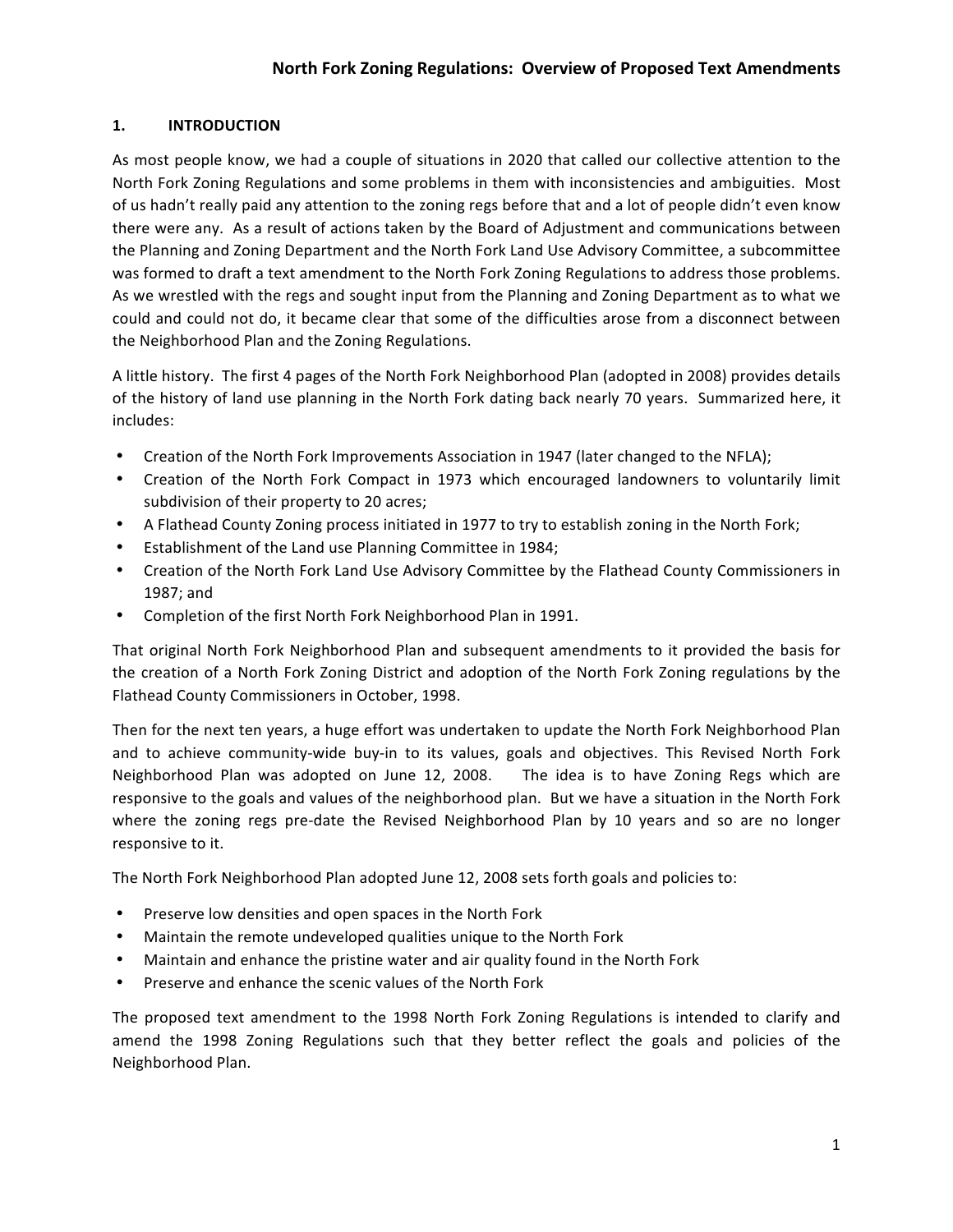## **2. SUMMARY OF PROPOSED CHANGES TO THE NORTH FORK ZONING REGULATIONS**

- A. Section 3.40.010 "Definition" has been changed to "Purpose" and updated to reflect most recent North Fork planning documents and reworded to include the creation of the North Fork Land Use Advisory Committee (NFLUAC) and a description of its role.
- B. Section 3.40.020 "Permitted Uses". Changes to Permitted Uses are shown below. North Forkspecific definitions are included in Section 3.40.060
	- Bed and Breakfast or Hostel has been changed to Bed and Breakfast. Hostel has been moved to a conditional use and defined to reflect North Fork conditions.
	- Guest Cabin has been changed to Guest Accommodation.
	- Post Office has been changed to U.S. Post Office.
	- Recreational Vehicle or Camping (private) has been removed as a separate permitted use and is now included within the Guest Accommodation, permitted use.
	- Residential Business with up to 5 non-family employees has been changed to Home-Occupation with no more than one on-site full time equivalent non-family employee consistent with FCZR
	- Rental Cabins has been changed to Rental Accommodations and is limited in number for a permitted use.
- C. Section 3.40.030 "**Conditional Uses.**" The list of Conditional Uses has been modified as follows. North Fork -specific definitions are provided in Section 3.40.060
	- Convenience Store. Convenience Store and Gift/Souvenir Shop have been combined and specific performance standards have been added.
	- Extractive Industries have been removed as a result of the Treaty with Canada and the 2014 North Fork Watershed Protection Act and replaced with Gravel Extraction
	- Gift/Souvenir Shop. Gift/Souvenir Shop has been combined with Convenience Store.
	- Hostel has been added
	- Residential Business with more than five employees has been changed to Home Occupation with more than one on-site FTE non-family employee.
	- Outdoor Recreation Facility has been removed. Activities which are compatible with North Fork performance standards are subsumed under either Camp or Retreat Center or Guest Ranch.
	- Recreational Vehicle Park or Campground (public) has been removed as a separate use and subsumed under Rental Accommodations, conditional use
	- Rental Accommodations has been added as a condition use for rental accommodations which exceed the numbers allowed under permitted uses.
	- Restaurant/Tavern has been combined into a single use rather than separate uses.
	- Work Camp has been added.
- D. Section 3.40.040 "Development Standards" are unchanged except for the following:
	- Paragraph 3 regarding variances has been corrected in accordance with Flathead County Zoning Regulations Section 2.05.2.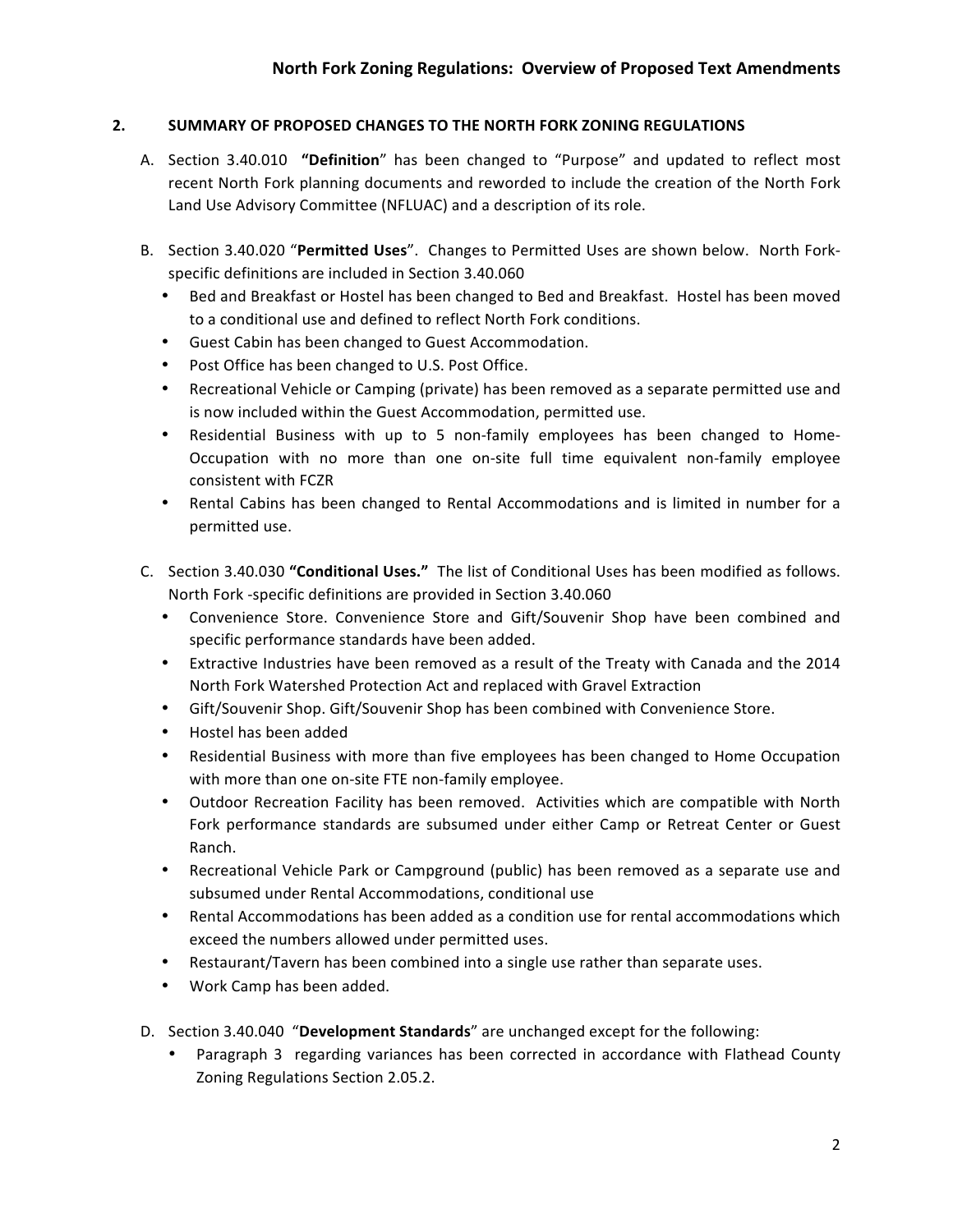- Previous Paragraph 6 (now Paragraph 5 as per note above) related to Grandfathered Uses. The last sentence is changed to read:  $\dots$  "the owner is free to expand, modify or rebuild it *in compliance with County provisions for nonconforming uses (2.07.040)"*
- E. Section 3.40.050 "Performance Standards" has been added because there were none. These performance standards are derived from the Flathead County Zoning Regulations, the Flathead County Growth Policy and the North Fork Neighborhood Plan and apply to specific permitted and conditional uses in the North Fork Zoning area. These include standards to reduce noise, traffic, congestion, dust, garbage and other waste, interference with wildlife, undue health and safety hazards, and fire danger.
- F. Section 3.40.060 "Definitions" The preface to this paragraph in the North Fork Zoning Regulations reads as follows: "The definitions of terms used in these regulations are to be those used in the Flathead County Zoning Regulations, except for terms which have a specific definition set forth below. The definitions stated below shall only apply to this Zoning District." Therefore, the following types of changes have been made to Definitions.
	- Where there was a county definition but no North Fork definition, the county definition has been amended to conform with the unique North Fork context, the North Fork Neighborhood Plan and the North Fork Zoning Regulations Performance Standards (e.g., Agricultural/Timber Operation.)
	- Where there were no definitions for either the county or the North Fork Zoning District, a definition has been provided (e.g., Convenience Store, Hostel, Restaurant).
	- Where there were North Fork definitions which had caused confusion or were outdated, these have been clarified and updated (e.g, "Cabin" is replaced by "Accommodation" and further defined; Residential Business has been replaced by Home Occupation in keeping with other zoning districts in the county).
	- Where there are no North Fork-specific definitions, County definitions in the Flathead County Zoning Regulations apply. (See Appendix below.)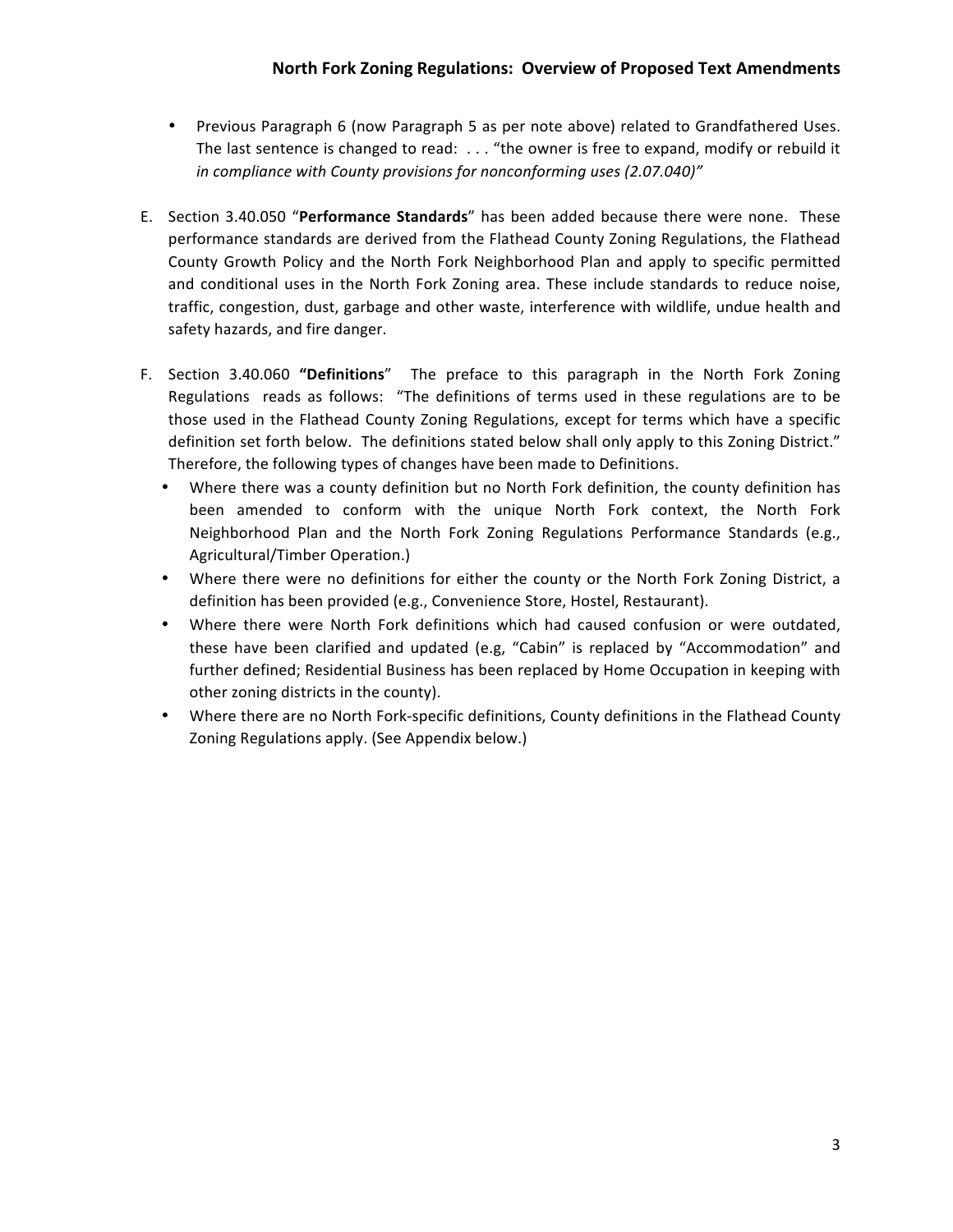## **Appendix: EXISTING FLATHEAD COUNTY ZONING REGULATIONS INCORPORATED BY REFERENCE**

**Bed and Breakfast** 8.03.030 - A single-family detached dwelling containing, in addition to living accommodations for the resident manager, individual sleeping rooms without cooking facilities for the purpose of providing to the general public for compensation, lodging, bathroom facilities, and meals only to overnight patrons.

**Community Center Buildings** 8.04.115 – A building, structure, facility or use constructed and designed to serve a broad base community need and purpose. Community center buildings are intended to be used for recreational, social, educational, and cultural activities, open to the public, or a designated part of the public, owned and operated by a nonprofit group or agency. This definition specifically excludes any use, structure, building or facility that utilizes an onpremise alcohol consumption license.

**Community Residential Facility, Class One** 8.04.120 – A community or group home, which may provide for skilled or intermediate nursing care for developmentally, mentally, or physically disabled persons. Such uses that would be covered by this term include but are not limited to: A youth foster home, youth group home, a halfway house or an adult foster care home, a convalescent home, a family care home, a nursing home, retirement home, or personal care facility. The term does not include boarding houses and similar uses. These facilities must be operated in accordance with regulations and license requirements of the Department of Public Health and Human Services. Per Section 76-2-411, M.C.A., certain types of Class I community residential facilities are conforming residential uses in all residential zoning districts. These uses shall comply with the permit requirements and performance standards of this section and the performance standards of residential uses within the underlying zoning district. There are three tiers of Community Residential Facilities: Class 1: 8 or fewer persons. By Administrative Conditional Use Permit in all Residential Zoning Districts (SAG-5, 10, R-2.5, R-1, 2, 3, 4, and 5, RC- $1$ , and RA-1)

**Dwellings, Single-Family** 8.05.100 – A building used for human residential purposes (Includes Accessory Structures per Section 5.01.020 (1) Flathead County Zoning Regulations)

**Guest Ranch** 8.08.060 – A centrally managed facility that provides full-service lodging, dining or cooking facilities, and onsite recreational activities for overnight guests or members. A ranch resort shall include an organized program of activities such as hunting, fishing, nature study, arts, Nordic skiing, snowmobiling, boating, rafting, horseback riding, hiking, and pack trips. A guest ranch may also include corporate or religious retreats or conference facilities. Activities shall be provided on-site to the extent possible. Adjacent public lands and waterways may be used to supplement on-site activities if proper licenses and permits are obtained. Guest lodging within a ranch resort shall not be used for long-term residency beyond three (3) months. Hotels and motels are not considered guest ranches. All ranches providing guest services shall contain or have a use agreement for at least one hundred and sixty (160) acres.

**Public School** 8.18.015 - Schools established by recognized school districts supported by public funds.